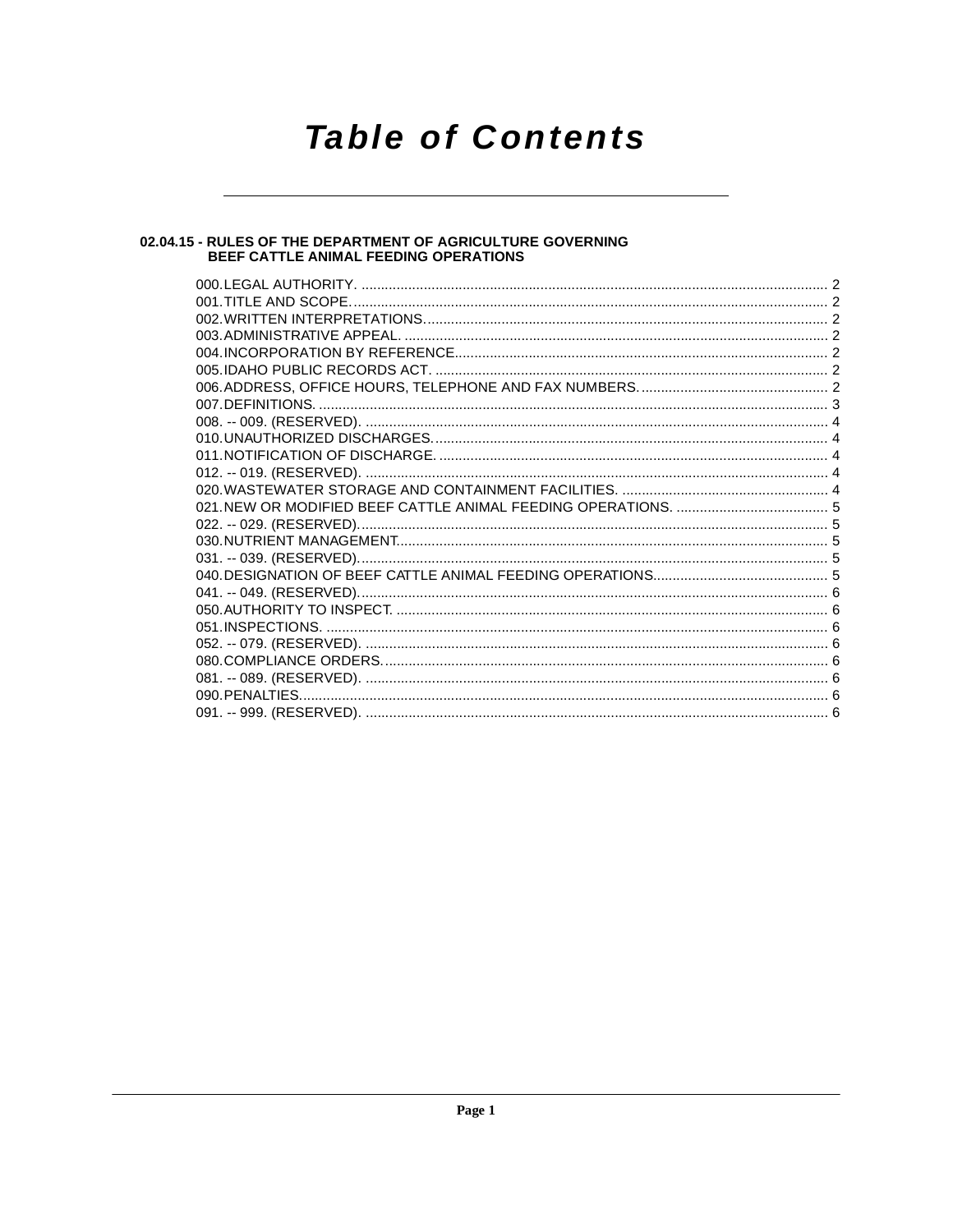#### **IDAPA 02 TITLE 04 Chapter 15**

# **02.04.15 - RULES OF THE DEPARTMENT OF AGRICULTURE GOVERNING BEEF CATTLE ANIMAL FEEDING OPERATIONS**

## <span id="page-1-1"></span><span id="page-1-0"></span>**000. LEGAL AUTHORITY.**

This chapter is adopted under the legal authority of Title 22, Chapter 1 and 49, Idaho Code. (3-16-01)

### <span id="page-1-2"></span>**001. TITLE AND SCOPE.**

**01. Title**. The title of this chapter is "Rules of the Department of Agriculture Governing Beef Cattle Animal Feeding Operations". (3-16-01)

**02.** Scope. These rules shall govern the design, function, and management practices of waste systems on beef cattle animal feeding operations. The official citation of this chapter is IDAPA 02.04.15.000 et seq. For example this section's citation is IDAPA 02.04.15.001. example this section's citation is IDAPA 02.04.15.001.

#### <span id="page-1-3"></span>**002. WRITTEN INTERPRETATIONS.**

There are no written interpretations of these rules. (3-16-01)

#### <span id="page-1-4"></span>**003. ADMINISTRATIVE APPEAL.**

Persons may be entitled to appeal agency actions authorized under these rules pursuant to Title 67, Chapter 52, Idaho  $\text{Code.}$  (4-18-01)T

#### <span id="page-1-5"></span>**004. INCORPORATION BY REFERENCE.**

Copies of these documents may be obtained from the Idaho State Department of Agriculture, 2270 Old Penitentiary<br>Road, PO Box 790, Boise, Idaho 83701. IDAPA 02.04.15 incorporates by reference: (3-16-01) Road, PO Box 790, Boise, Idaho 83701. IDAPA 02.04.15 incorporates by reference:

#### **[01. The 2000 Code of Federal Regulations \(CFR\) Title 40 Part 122 Section 122.23 and Part 122](http://www.access.gpo.gov/nara/cfr/waisidx_00/40cfrv14_00.html) [Appendix B](http://www.access.gpo.gov/nara/cfr/waisidx_00/40cfrv14_00.html).** (3-16-01)

**[02. The 1997](http://www.usda.gov) [United States Department of Agriculture Natural Resources Conservation Service](ftp://ftp.ftw.nrcs.usda.gov/pub/awmfh/chap10-app10d.pdf) [Agricultural Waste Management Field Handbook, Appendix 10 D](ftp://ftp.ftw.nrcs.usda.gov/pub/awmfh/chap10-app10d.pdf).** 

**[03. The 2000 American Society of Agricultural Engineers Standard EP393.3](http://asae.frymulti.com/)**. (3-16-01)

**[04. The 1999 Publication By The United States Department Of Agriculture, Natural Resource](http://www.usda.gov/) [Conservation Service, Conservation Practice Standard, Nutrient Management Code 590](http://www.usda.gov/).** 

#### <span id="page-1-6"></span>**005. IDAHO PUBLIC RECORDS ACT.**

These rules are public records and are available for inspection and copying at the department. (3-16-01)

# <span id="page-1-7"></span>**006. ADDRESS, OFFICE HOURS, TELEPHONE AND FAX NUMBERS.**

**01. Physical Address**. The central office of the Idaho State Department of Agriculture is located at 2270 Old Penitentiary Road, Boise, Idaho 83712-0790. (3-16-01)

**02. Office Hours**. Office hours are 8 a.m. to 5 p.m., Mountain Time, Monday through Friday, except designated by the state of Idaho. (3-16-01) holidays designated by the state of Idaho.

**03.** Mailing Address. The mailing address for the central office is Idaho State Department of ure, P. O. Box 790, Boise, Idaho 83701. Agriculture, P. O. Box  $790$ , Boise, Idaho 83701.

**04. Telephone Number**. The telephone number of the central office is (208) 332-8540. (3-16-01)

**05. Fax Number**. The fax number of the central office is (208) 334-4062. (3-16-01)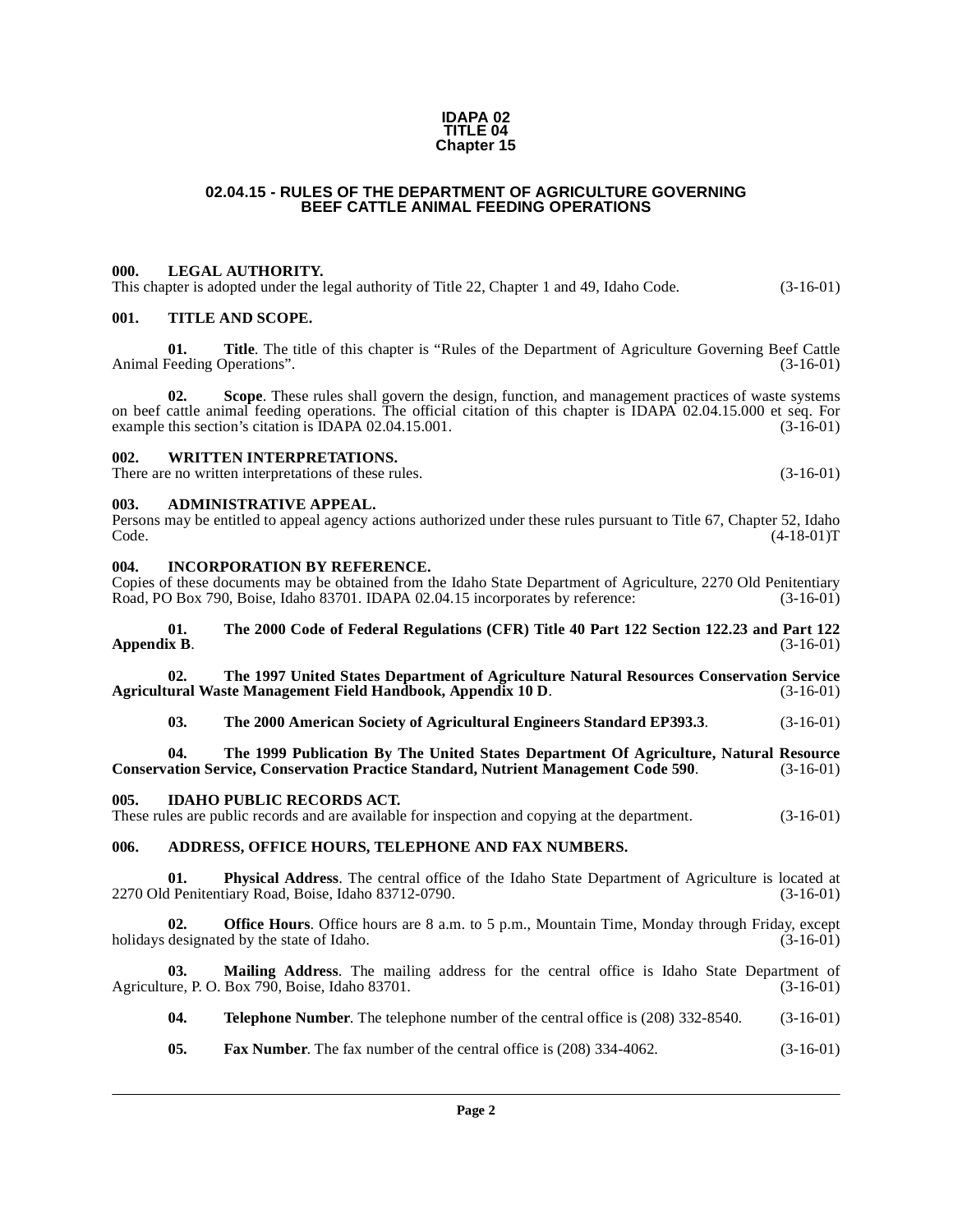<span id="page-2-4"></span><span id="page-2-0"></span>**007. DEFINITIONS.**

The following definitions shall apply in the interpretation and enforcement of this chapter. (3-16-01)

**01.** Animal. Bovidae, ovidae, suidae, equidae, captive cervidae, captive antilocapridae, camelidae, and ratitidae. (3-16-01) ratitidae. (3-16-01)

<span id="page-2-1"></span>**02. Animal Feeding Operation**. A lot or facility where slaughter or feeder cattle are confined and fed for a total of forty-five (45) days or more during any twelve (12) month period and crops, vegetation forage growth, or post harvest residues are not sustained in the normal growing season over any portion of the lot or facility.

(3-16-01)

<span id="page-2-2"></span>**03. Beef Cattle Animal Feeding Operation**. An animal feeding operation, as defined in 40 CFR part 122. appendix B, which confines slaughter or feeder cattle. (3-16-01) Section 122.23 and 40 CFR part 122, appendix B, which confines slaughter or feeder cattle.

<span id="page-2-3"></span>**04. Best Management Practices**. Practices as defined in Title 22, Chapter 49, Idaho Code or other practices, techniques, or measures that are determined to be a cost-effective and practicable means of preventing or reducing pollutants from point or non-point sources to a level compatible with state environmental goals. (3-16-01)

**05. Compost**. A biologically stable material derived from the biological decomposition of organic matter.  $(3-16-01)$ 

<span id="page-2-6"></span><span id="page-2-5"></span>**06. Director**. The Director of the Idaho State Department of Agriculture. (3-16-01)

**07. Discharge**. Release of process wastewater or manure from a beef cattle animal feeding operation to waters of the state.  $(3-16-01)$ 

**08.** Land Application. The spreading on, or incorporation of manure or process wastewater into the  $(3-16-01)$ soil. (3-16-01)

**09. Manure**. Animal excrement generated on a beef cattle animal feeding operation that may also bedding, spilled feed, water, or soil. (4-18-01) contain bedding, spilled feed, water, or soil.

**10. Modified**. Structural changes and alterations to the wastewater storage containment facility, which would require increased storage or containment capacity or such changes, which would alter the function of the wastewater storage or containment facility. (3-16-01) wastewater storage or containment facility.

<span id="page-2-7"></span>**11. Non-Compliance**. A practice or condition that causes an unauthorized discharge or a practice or condition that if left uncorrected will cause an unauthorized discharge. (3-16-01)

<span id="page-2-8"></span>**12. Nutrient Management Plan**. A plan prepared in conformance with the nutrient management standard or other equally protective standard for managing the amount, source, placement, form, and timing of the land application of nutrients or soil amendments. (3-16-01) land application of nutrients or soil amendments.

**13. Nutrient Management Standard**. The 1999 publication by the United States Department of Agriculture Natural Resources Conservation Service, Conservation Practice Standard, Nutrient Management Code<br>590, or other equally protective standard approved by the Director. (3-16-01) 590, or other equally protective standard approved by the Director.

**14. Operate**. Confining and feeding slaughter or feeder cattle in the state of Idaho. (3-16-01)

**15. Operator**. The person who has power or authority to manage, or direct, or has financial control of a le animal feeding operation. (3-16-01) beef cattle animal feeding operation.

**16. Person**. Any individual association, partnership, firm, joint stock company, joint venture, trust, estate, political subdivision, public or private corporation, state, or federal governmental department, agency or instrumentality, or any legal entity, which is recognized by law as the subject of rights and duties. (3-16 instrumentality, or any legal entity, which is recognized by law as the subject of rights and duties.

**17. Process Wastewater**. Any water generated on a beef cattle animal feeding operation that comes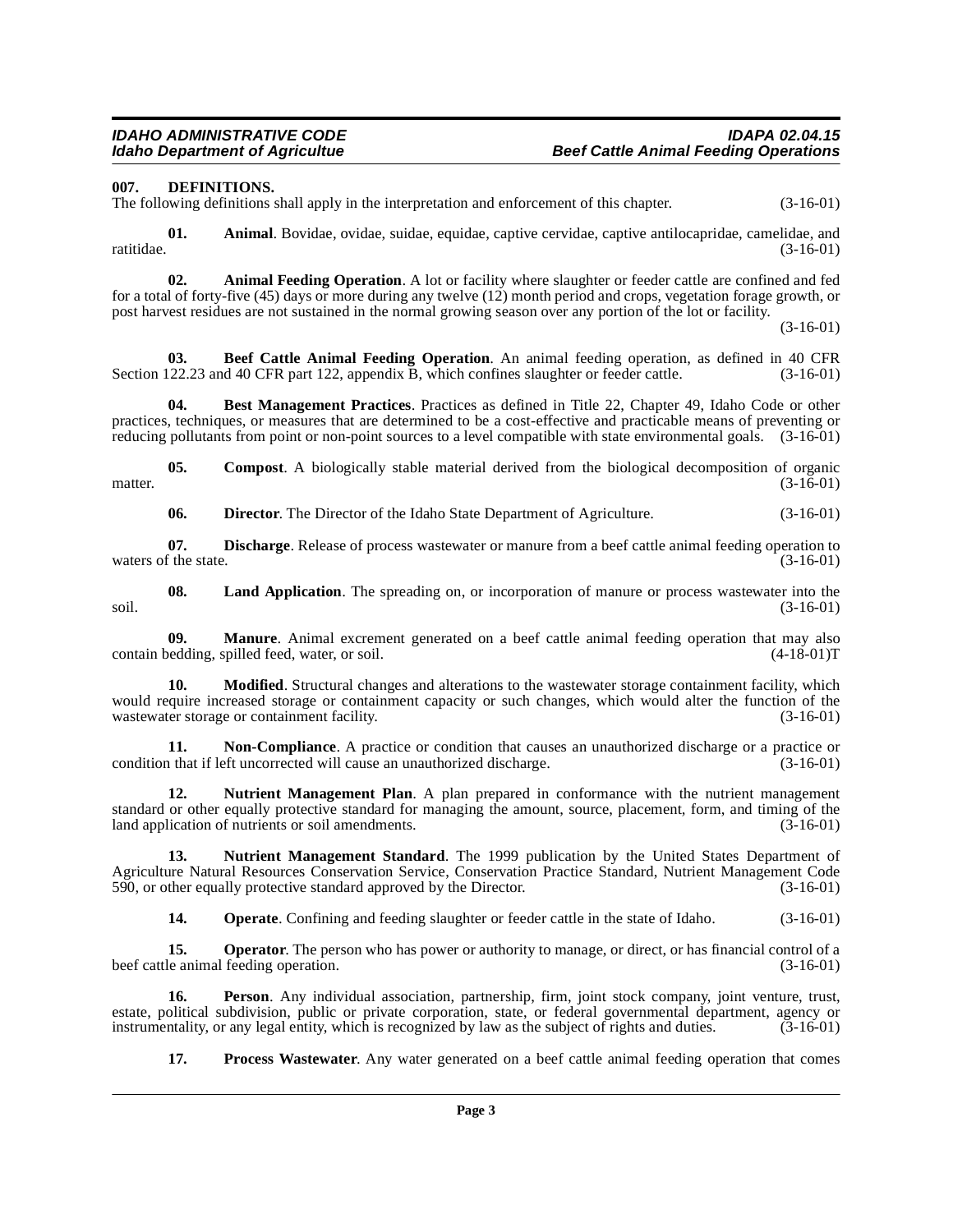# **IDAHO ADMINISTRATIVE CODE IDAPA 02.04.15 Beef Cattle Animal Feeding Operations**

into contact with manure, compost, bedding, or feed, and runoff. (4-18-01)T

**18. Runoff**. Any precipitation that comes into contact with manure, compost, bedding, or feed on a le animal feeding operation. (4-18-01) beef cattle animal feeding operation.

<span id="page-3-6"></span>**19.** Slaughter Or Feeder Cattle. All cattle except those cattle located on a dairy farm permitted by the Idaho State Department of Agriculture pursuant to IDAPA 02.04.14, "Rules of the Department of Agriculture Governing Dairy Waste." (3-16-01)

<span id="page-3-7"></span>**20. Unauthorized Discharge**. A discharge of process wastewater or manure from a beef cattle animal feeding operation to surface waters of the state that is not authorized by a National Pollutant Discharge Elimination System permit issued by the United States Environmental Protection Agency, or the release of process wastewater or manure from a beef cattle animal feeding operation, to waters of the state, that does not meet the requirements of the act or water quality standards. (3-16-01)

<span id="page-3-10"></span>**21. Wastewater Storage And Containment Facility**. That portion of a beef cattle animal feeding operation where manure or process wastewater is stored or collected. This may include corrals, feeding areas, waste collection systems, waste conveyance systems, waste storage ponds, waste treatment lagoons and evaporative ponds.  $(3-16-01)$ 

**22. Waters Of The State**. All surface and ground water located within the boundaries of the state or boundary streams, rivers and lakes except for private waters as defined in Title 42, Chapter 2, Idaho Code. (3-16-01)

## <span id="page-3-0"></span>**008. -- 009. (RESERVED).**

## <span id="page-3-8"></span><span id="page-3-1"></span>**010. UNAUTHORIZED DISCHARGES.**

Unauthorized discharges of manure or process wastewater from beef cattle animal feeding operations or land application sites owned or controlled by a beef cattle animal feeding operation are prohibited. (3-16-01) application sites owned or controlled by a beef cattle animal feeding operation are prohibited.

#### <span id="page-3-5"></span><span id="page-3-2"></span>**011. NOTIFICATION OF DISCHARGE.**

**01. Notification Within Twenty-Four Hours of Discharge**. Within twenty-four (24) hours of learning of a discharge, the operator of a beef cattle animal feeding operation shall verbally notify the Director of such a discharge. (3-16-01) discharge. (3-16-01)

**02. Written Notification Within Five Days**. If the Idaho Department of Agriculture has not begun a discharge investigation within five (5) days of the verbal notification to the director, the operator shall submit a written report to the Director which includes: (3-16-01) written report to the Director which includes:

a. A description of the discharge, a description of the flow path to the receiving water body;

(3-16-01)

b. An estimation of the flow rate and volume discharged; (3-16-01)

c. The period of discharge, including dates and times, and if not already corrected, the anticipated time the discharge is expected to continue; and

<span id="page-3-9"></span>d. Steps taken to reduce, eliminate and prevent recurrence of the discharge. (3-16-01)

# <span id="page-3-3"></span>**012. -- 019. (RESERVED).**

#### <span id="page-3-4"></span>**020. WASTEWATER STORAGE AND CONTAINMENT FACILITIES.**

**01. Wastewater Storage And Containment Facilities**. All beef cattle animal feeding operations where process wastewater leaves the confinement area and has the potential to impact surface water or be in violatation of state water quality standards shall have wastewater storage and containment facilities designed, constructed, operated, and maintained sufficient to contain: (3-16-01) constructed, operated, and maintained sufficient to contain: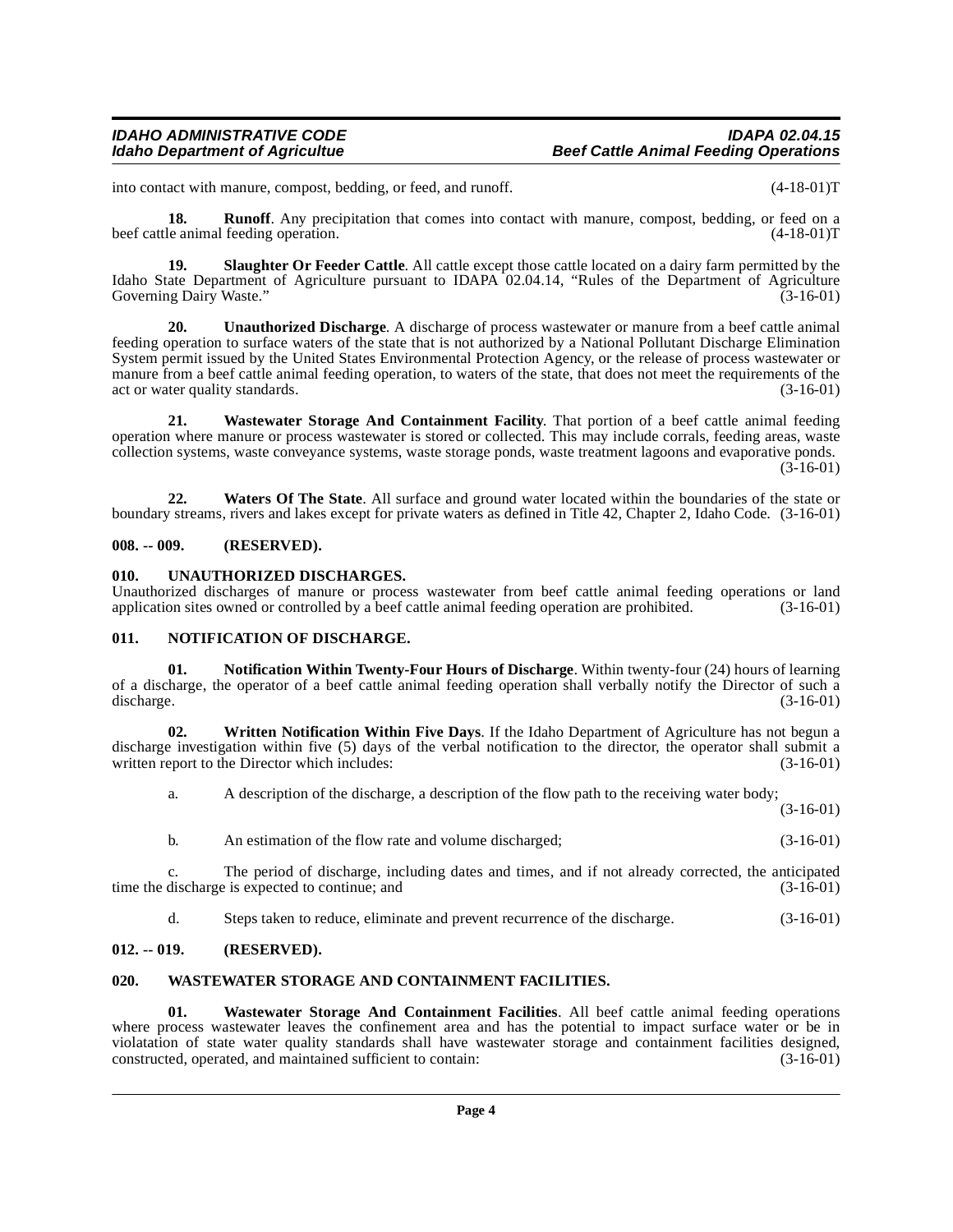- a. All process wastewater generated on the facility during the non-land application season; and (3-16-01)
- <span id="page-4-5"></span>b. The runoff from a twenty-five (25) year, twenty-four (24) hour rainfall event; and (3-16-01)

c. Either three (3) inches of runoff from the accumulation of winter precipitation or the amount of runoff from the accumulation of precipitation from a one-in-five  $(1 \text{ in } 5)$  year winter.  $(3-16-01)$ 

**02. All Substances Entering Wastewater Storage And Containment Facilities**. All substances entering wastewater storage and containment facilities shall be composed of manure and process wastewater from the operation of the beef cattle animal feeding operation. The disposal of any other materials into a wastewater storage<br>and containment facility, including, but not limited to, human waste, is prohibited. (3-16-01) and containment facility, including, but not limited to, human waste, is prohibited.

# <span id="page-4-11"></span><span id="page-4-0"></span>**021. NEW OR MODIFIED BEEF CATTLE ANIMAL FEEDING OPERATIONS.**

Each new or modified beef cattle animal feeding operation shall design and construct wastewater storage and containment facilities completed after July 1, 2000, in accordance with the engineering standards and specifications contained in the Natural Resources Conservation Service Agricultural Waste Management Field Handbook, Appendix 10D or the American Society of Agricultural Engineers Standard EP393.3, or other equally protective standards approved by the Director. (3-16-01)

# <span id="page-4-1"></span>**022. -- 029. (RESERVED).**

# <span id="page-4-12"></span><span id="page-4-2"></span>**030. NUTRIENT MANAGEMENT.**

Each beef cattle animal feeding operation shall submit a nutrient management plan for land owned or controlled by the operator, which conforms to the nutrient management standard and addresses odors generated in excess of odors normally associated with raising beef cattle in Idaho, to the Director for approval. (4-18-01)T normally associated with raising beef cattle in Idaho, to the Director for approval.

<span id="page-4-8"></span>**01. Existing Beef Cattle Animal Feeding Operations**. Beef cattle animal feeding operations that are operating on or before July 1, 2000 shall submit a nutrient management plan to the director for approval no later than January 1, 2005. The Director shall respond to or approve such plan in writing within forty-five (45) days of submission.  $(4-18-01)T$ 

<span id="page-4-10"></span>**02. New Beef Cattle Animal Feeding Operations**. Any new beef cattle animal feeding operation commencing operations after July 1, 2000 shall not operate prior to the Director's approval of a nutrient management<br>plan. The Director shall respond to or approve such plan within forty-five (45) days of submission. (4-18 plan. The Director shall respond to or approve such plan within forty-five (45) days of submission.

<span id="page-4-9"></span>**03. Implementation of a Nutrient Management Plan**. Failure to implement an approved nutrient nent plan is a violation of these rules. (4-18-01)<sup>T</sup> management plan is a violation of these rules.

# <span id="page-4-3"></span>**031. -- 039. (RESERVED).**

# <span id="page-4-7"></span><span id="page-4-4"></span>**040. DESIGNATION OF BEEF CATTLE ANIMAL FEEDING OPERATIONS.**

<span id="page-4-6"></span>**01. Designation Of Animal Feeding Operations**. The director, on a case by case basis, may designate any animal feeding operation that confines slaughter or feeder cattle as a beef cattle animal feeding operation if, after an inspection, the Director determines that the animal feeding operation is a significant contributor of pollution to waters of the state. The designation shall be provided to the operator of the animal feeding operation in writing setting forth the basis for the Director's decision. When designated, these operations shall be considered existing beef cattle animal feeding operations. The Director shall consider the following factors when making such designation:

 $(4-18-01)T$ 

a. Size of the animal feeding operation and the amount of manure, process wastewater, and runoff waters of the state;  $(4-18-01)$ T reaching waters of the state;

b. Location of the animal feeding operation relative to waters of the state; (4-18-01)T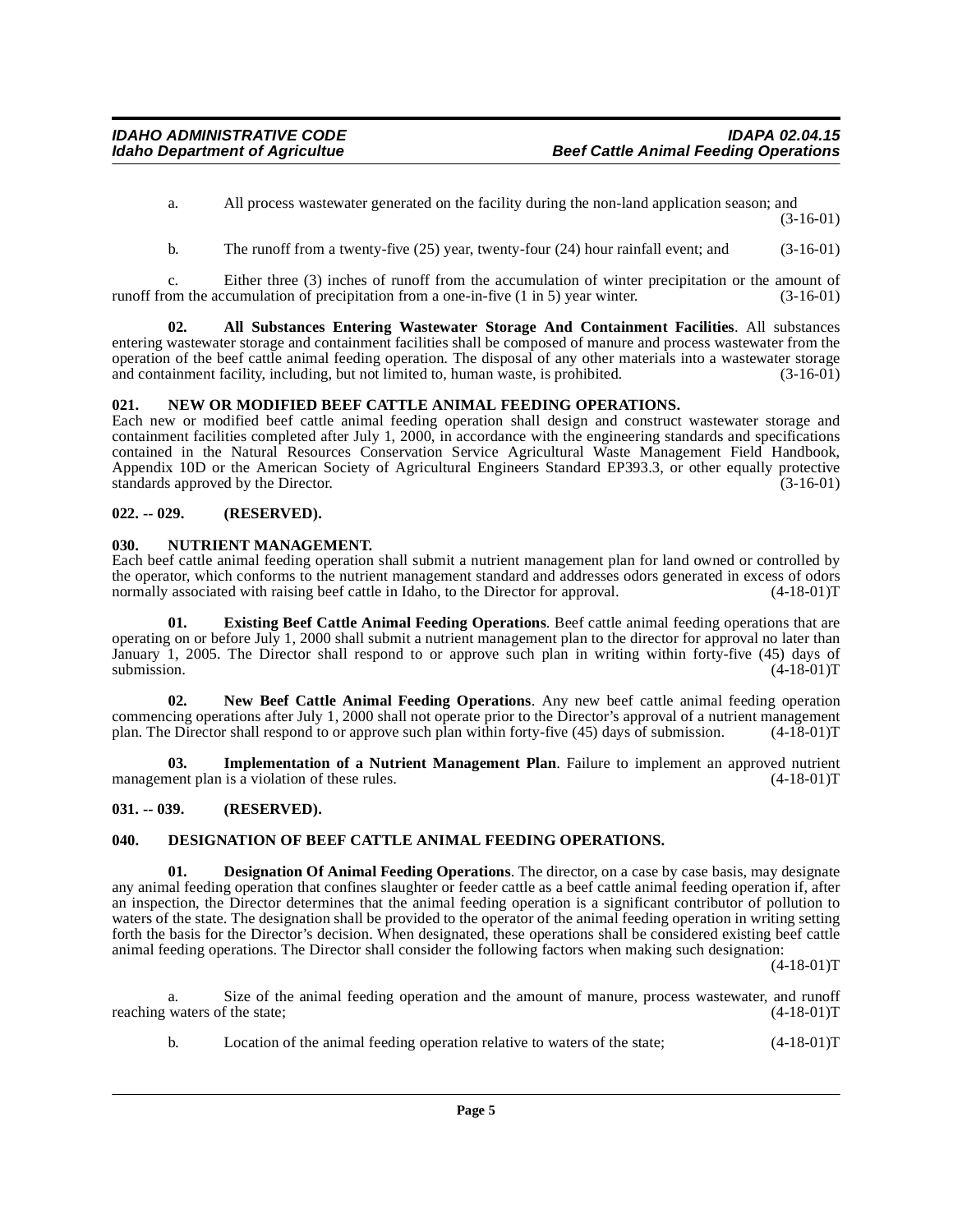<span id="page-5-12"></span>c. Means of conveyance of manure, process wastewater, and runoff into waters of the state; and (4-18-01)T

d. Slope, vegetation, precipitation, and other factors affecting the likelihood or frequency of discharge of manure, process wastewater, or runoff into waters of the state. (4-18-01)T

**02. Redesignation Of A Beef Cattle Animal Feeding Operation**. Upon request by the operator, the Director shall redesignate a facility previously designated under Section 040, if the facility is no longer a significant contributor of pollution to waters of the state. Such redesignation shall be provided to the operator in writing.  $(4-18-01)T$ 

#### <span id="page-5-0"></span>**041. -- 049. (RESERVED).**

#### <span id="page-5-8"></span><span id="page-5-1"></span>**050. AUTHORITY TO INSPECT.**

The Director or his designee is authorized to inspect any animal feeding operation that confines slaughter or feeder cattle in accordance with Title 22, Chapter 49, Idaho Code, to ensure compliance with these rules. The Director shall comply with the operation's biosecurity protocol so long as the protocol does not inhibit reasonable access to:

(3-16-01)

**01**. **Entry**. Enter at reasonable times upon the premises of an operation or where records are kept. (3-16-01)

**02.** Access To Records. Have access to and copy any records that must be kept in accordance with these rules.  $(3-16-01)$ these rules.  $(3-16-01)$ 

**03.** Sample Or Monitor. Sample substances or monitor parameters directly related to these rules. (3-16-01)

<span id="page-5-10"></span>**04. Inspections**. Inspect any facility or land application site owned or controlled by the operator.  $(4-18-01)T$ 

#### <span id="page-5-2"></span>**051. INSPECTIONS.**

Each beef cattle animal feeding operation shall be inspected annually or at intervals sufficient to determine that the facility is being operated and managed to prevent an unauthorized discharge. Inspections may include evaluating effectiveness of best management practices, collecting samples, taking photographs, video taping facilities or collecting other information as necessary. An official inspection report form shall be completed at the time of the inspection and a copy provided to the operator. (3-16-01)

# <span id="page-5-3"></span>**052. -- 079. (RESERVED).**

# <span id="page-5-9"></span><span id="page-5-4"></span>**080. COMPLIANCE ORDERS.**

When the Director identifies items of non-compliance or unauthorized discharges, the deficiencies will be noted and discussed with the operator. Unauthorized discharges shall be corrected immediately, or as soon as possible as determined by the Director. Appropriate corrective actions will be identified and scheduled informally. Formal compliance orders shall be developed, as the Director deems necessary as provided by Section 22-4909, Idaho Code. (3-16-01)

#### <span id="page-5-5"></span>**081. -- 089. (RESERVED).**

#### <span id="page-5-11"></span><span id="page-5-6"></span>**090. PENALTIES.**

Failure to comply with any provision of these rules or any formal compliance order of the Director shall be a violation of these rules. Such violation may subject the operator to an administrative enforcement action or a civil enforcement action in district court and a civil penalty not to exceed ten thousand dollars (\$10,000) per violation or one thousand dollars (\$1,000) for each day of a continuing violation as provided in Title 22, Chapter 49, Idaho Code. Civil penalties collected shall be deposited in the state treasury and credited to the State School Building Fund. (3 collected shall be deposited in the state treasury and credited to the State School Building Fund.

#### <span id="page-5-7"></span>**091. -- 999. (RESERVED).**